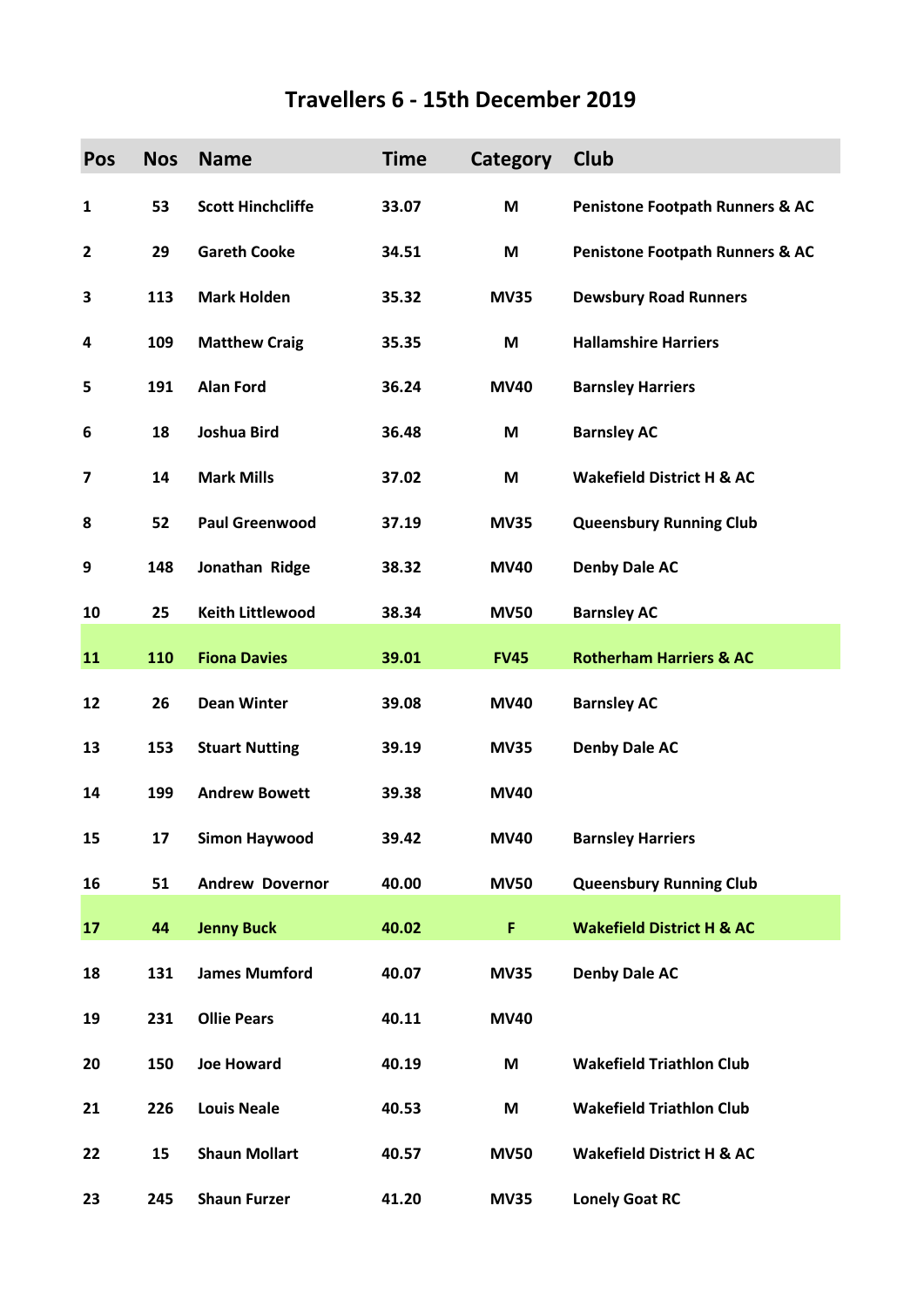| Pos | <b>Nos</b> | <b>Name</b>               | <b>Time</b> | Category    | Club                                       |
|-----|------------|---------------------------|-------------|-------------|--------------------------------------------|
| 24  | 124        | <b>David Harling</b>      | 41.24       | <b>MV50</b> | <b>Barnsley AC</b>                         |
| 25  | 19         | <b>Bryan Harrod</b>       | 42.09       | <b>MV45</b> | <b>Penistone Footpath Runners &amp; AC</b> |
| 26  | 86         | <b>Lucy Collins</b>       | 42.18       | <b>FV35</b> | <b>Stainland Lions Running Club</b>        |
| 27  | 234        | <b>Hamish Carrick</b>     | 42.22       | M           |                                            |
| 28  | 71         | <b>Andrew Dufeu</b>       | 42.23       | <b>MV45</b> | <b>Denby Dale AC</b>                       |
| 29  | 16         | <b>Helen Roby</b>         | 42.29       | F           | <b>Longwood Harriers AC</b>                |
| 30  | 151        | <b>Matt Poole</b>         | 42.32       | <b>MV35</b> | <b>Wakefield Triathlon Club</b>            |
| 31  | 136        | <b>Paul Dumont</b>        | 42.45       | <b>MV45</b> | <b>Wakefield Triathlon Club</b>            |
| 32  | 13         | <b>Andrew Green</b>       | 42.52       | <b>MV50</b> |                                            |
| 33  | 235        | <b>Emily Cowper-Coles</b> | 43.00       | F           | <b>Denby Dale AC</b>                       |
| 34  | 89         | <b>Adrian Gough</b>       | 43.21       | <b>MV45</b> | <b>Barnsley AC</b>                         |
| 35  | 135        | <b>Andrew Jones</b>       | 43.52       | <b>MV35</b> |                                            |
| 36  | 242        | <b>John Gray</b>          | 44.02       | <b>MV55</b> | <b>Billingham Marsh House Harriers</b>     |
| 37  | 130        | <b>Adam Connellan</b>     | 44.11       | M           | <b>Wakefield Triathlon Club</b>            |
| 38  | 237        | <b>Simon Gutteridge</b>   | 44.16       | M           | <b>Wakefield Triathlon Club</b>            |
| 39  | 56         | <b>Mark Davies</b>        | 44.30       | <b>MV60</b> | <b>Stadium Runners</b>                     |
| 40  | 205        | <b>Paul Fearon</b>        | 44.52       | <b>MV45</b> |                                            |
| 41  | 24         | <b>Paul Lycett</b>        | 44.55       | <b>MV60</b> | <b>Wakefield District H &amp; AC</b>       |
| 42  | 90         | <b>Sarah Gough</b>        | 44.58       | <b>FV40</b> | <b>Barnsley AC</b>                         |
| 43  | 65         | <b>Richard Heywood</b>    | 45.02       | M           |                                            |
| 44  | 42         | <b>Althia Spencer</b>     | 45.05       | <b>FV50</b> |                                            |
| 45  | 239        | <b>Michael Hemsworth</b>  | 45.07       | <b>MV35</b> | <b>York Knavesmire Harriers</b>            |
| 46  | 134        | <b>Simon Williams</b>     | 45.09       | <b>MV55</b> | <b>Brighouse Bumble Bees</b>               |
| 47  | 220        | <b>Jon Howard</b>         | 45.13       | <b>MV50</b> | <b>Wakefield Triathlon Club</b>            |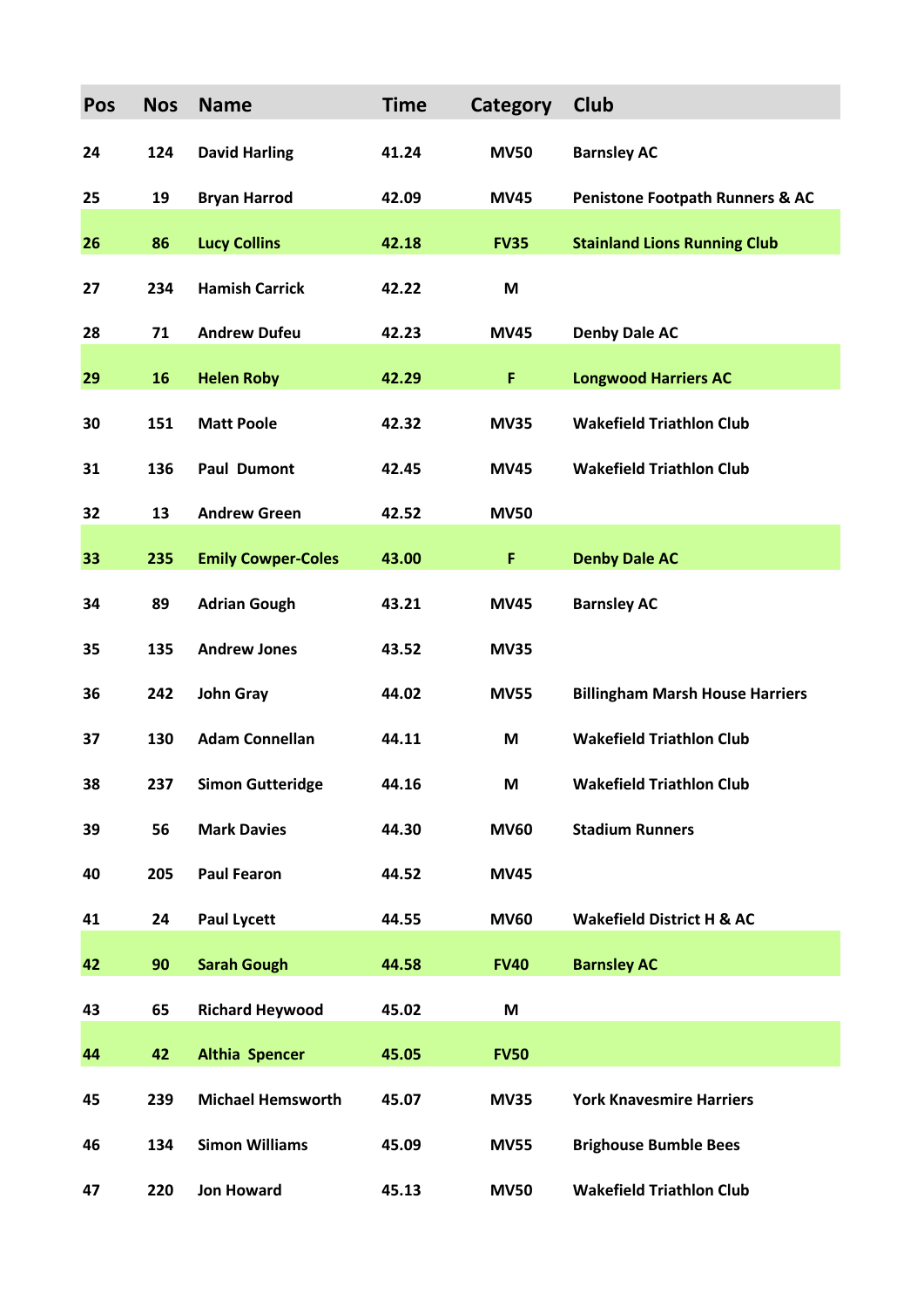| Pos | <b>Nos</b> | <b>Name</b>                   | <b>Time</b> | Category    | <b>Club</b>                                |
|-----|------------|-------------------------------|-------------|-------------|--------------------------------------------|
| 48  | 92         | <b>Rebecca Zserdicky</b>      | 45.16       | F           | <b>Wakefield District H &amp; AC</b>       |
| 49  | 57         | <b>Neil Windle</b>            | 45.21       | <b>MV45</b> | <b>Queensbury Running Club</b>             |
| 50  | 41         | <b>Martin Holding</b>         | 45.26       | <b>MV50</b> | <b>Wakefield District H &amp; AC</b>       |
| 51  | 233        | <b>Jason Steele</b>           | 45.27       | M           |                                            |
| 52  | 107        | Alistair Walder               | 45.30       | <b>MV50</b> | <b>Dewsbury Road Runners</b>               |
| 53  | 123        | <b>Harry Brook</b>            | 45.32       | M           |                                            |
| 54  | 39         | <b>James Byrne</b>            | 45.33       | <b>MV40</b> | <b>Wakefield Triathlon Club</b>            |
| 55  | 133        | <b>Vanessa Hill</b>           | 45.45       | <b>FV35</b> | <b>Wakefield Triathlon Club</b>            |
| 56  | 34         | <b>Angela Hanson Flaherty</b> | 45.52       | <b>FV50</b> | <b>Wakefield Triathlon Club</b>            |
| 57  | 219        | <b>Rebecca Timms</b>          | 45.53       | <b>FV40</b> | <b>Penistone Footpath Runners &amp; AC</b> |
| 58  | 117        | <b>Craig Orr</b>              | 46.06       | <b>MV55</b> | <b>Wakefield District H &amp; AC</b>       |
| 59  | 20         | <b>Philip Ambler</b>          | 46.15       | <b>MV50</b> | <b>Wakefield District H &amp; AC</b>       |
| 60  | 210        | <b>Hayley Newbound</b>        | 46.24       | F           | <b>Wakefield District H &amp; AC</b>       |
| 61  | 33         | <b>Mick Flaherty</b>          | 46.25       | <b>MV55</b> | <b>Wakefield Triathlon Club</b>            |
| 62  | 45         | <b>Katiemarie Roberts</b>     | 46.34       | <b>FV35</b> | <b>Barnsley Harriers</b>                   |
| 63  | 46         | <b>David Thompson</b>         | 46.42       | <b>MV45</b> | <b>Barnsley Harriers</b>                   |
| 64  | 243        | <b>Chris Hayton</b>           | 46.44       | <b>MV55</b> |                                            |
| 65  | 167        | <b>William Linley</b>         | 46.50       | M           |                                            |
| 66  | 43         | <b>Chris Wainman</b>          | 46.58       | <b>MV40</b> | <b>Huddersfield Road Runners</b>           |
| 67  | 160        | <b>Richard Flaherty</b>       | 47.05       | M           | <b>Wakefield Triathlon Club</b>            |
| 68  | 73         | Ian Dufeu                     | 47.17       | <b>MV50</b> |                                            |
| 69  | 197        | <b>Christopher Peatfield</b>  | 47.27       | M           | <b>Wakefield Triathlon Club</b>            |
| 70  | 58         | <b>Steve Hallam</b>           | 47.28       | <b>MV60</b> | <b>Stainland Lions Running Club</b>        |
| 71  | 228        | <b>Steven Sharp</b>           | 47.32       | <b>MV45</b> | <b>Denby Dale AC</b>                       |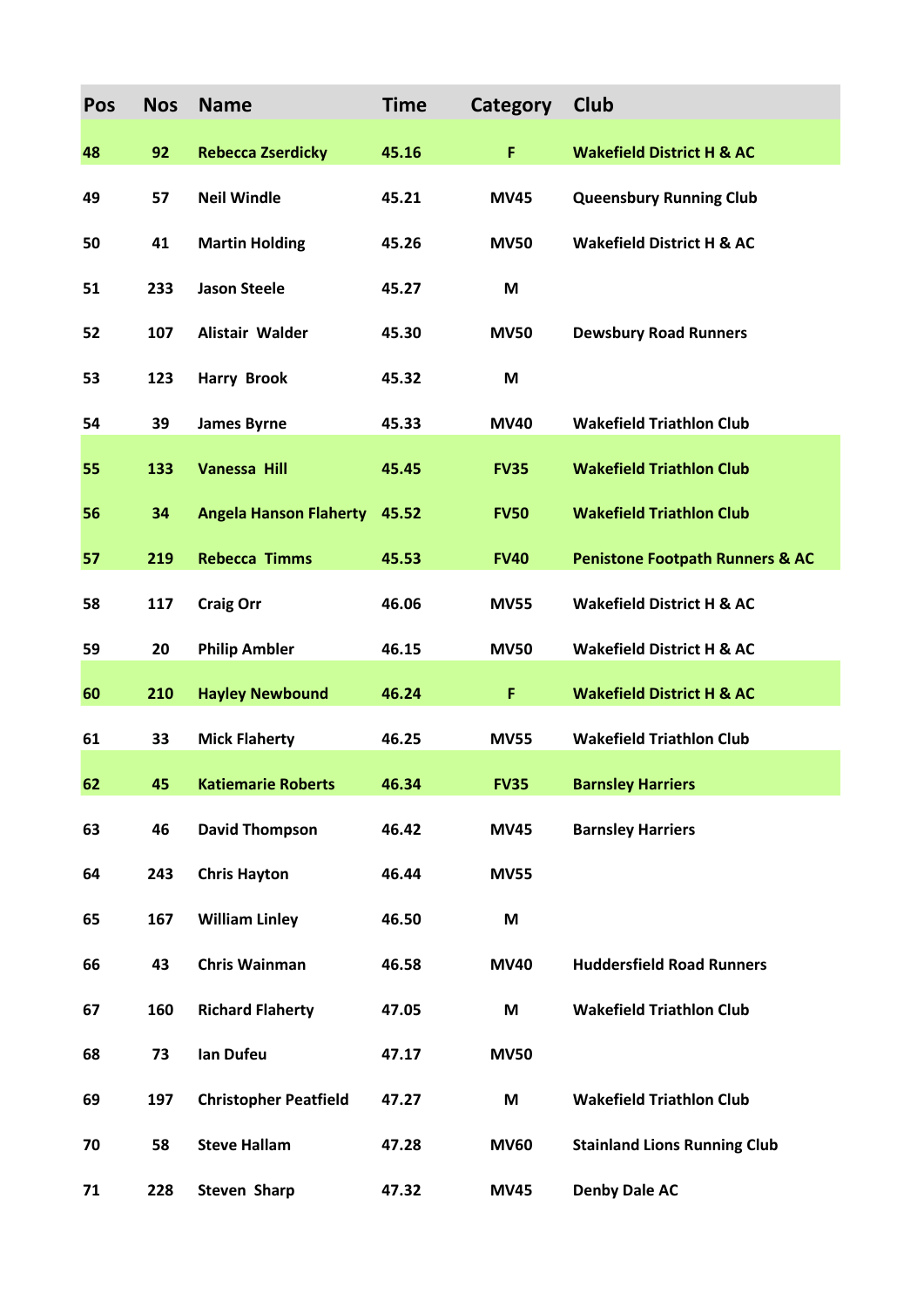| Pos | <b>Nos</b> | <b>Name</b>               | <b>Time</b> | Category    | Club                                       |
|-----|------------|---------------------------|-------------|-------------|--------------------------------------------|
| 72  | 178        | <b>Craig Mitchell</b>     | 47.37       | <b>MV45</b> | <b>Longwood Harriers AC</b>                |
| 73  | 70         | <b>Keith Allwood</b>      | 47.46       | <b>MV50</b> |                                            |
| 74  | 137        | <b>Monika Pugeviciute</b> | 47.52       | F           | <b>Hyde Park Harriers</b>                  |
| 75  | 132        | <b>Shaun Charnley</b>     | 47.55       | <b>MV55</b> |                                            |
| 76  | 69         | <b>Steven Taylor</b>      | 48.03       | <b>MV35</b> | <b>Stadium Runners</b>                     |
| 77  | 166        | <b>Amy Linley</b>         | 48.08       | F           | <b>Dewsbury Road Runners</b>               |
| 78  | 218        | <b>Suzanne McGill</b>     | 48.22       | <b>FV40</b> |                                            |
| 79  | 63         | <b>Mike Heywood</b>       | 48.23       | <b>MV35</b> |                                            |
| 80  | 9          | <b>Howard Jeffrey</b>     | 48.31       | <b>MV65</b> | <b>Otley AC</b>                            |
| 81  | 121        | <b>Mark Hurrell</b>       | 48.38       | <b>MV50</b> | <b>Barnsley AC</b>                         |
| 82  | 31         | <b>Alan Knox</b>          | 48.42       | <b>MV65</b> | <b>Penistone Footpath Runners &amp; AC</b> |
| 83  | 12         | <b>Mick Collinson</b>     | 48.55       | <b>MV60</b> | <b>Denby Dale AC</b>                       |
| 84  | 112        | <b>Thomas Lawcock</b>     | 49.04       | M           | <b>Barnsley Harriers</b>                   |
| 85  | 91         | <b>Matthew Kellett</b>    | 49.05       | M           | <b>Wakefield Triathlon Club</b>            |
| 86  | 188        | <b>Nev Smith</b>          | 49.07       | <b>MV40</b> | <b>Wakefield Triathlon Club</b>            |
| 87  | 164        | <b>Mark Casey</b>         | 49.09       | <b>MV50</b> | <b>Wakefield Triathlon Club</b>            |
| 88  | 193        | <b>Richard Brook</b>      | 49.14       | <b>MV60</b> | <b>Denby Dale AC</b>                       |
| 89  | 82         | Ian Mitchell              | 49.35       | <b>MV65</b> | <b>Longwood Harriers AC</b>                |
| 90  | 76         | <b>Lindsay Roberts</b>    | 49.42       | <b>FV45</b> | <b>Longwood Harriers AC</b>                |
| 91  | 97         | <b>Flora Skidmore</b>     | 49.51       | <b>FV60</b> | <b>Dewsbury Road Runners</b>               |
| 92  | 22         | <b>Richard West</b>       | 49.55       | <b>MV60</b> | <b>Wakefield District H &amp; AC</b>       |
| 93  | 244        | <b>Shaun Swallow</b>      | 49.57       | <b>MV50</b> | <b>Barnsley Harriers</b>                   |
| 94  | 190        | <b>John Galloway</b>      | 50.13       | <b>MV50</b> | <b>Barnsley Harriers</b>                   |
| 95  | 185        | <b>Julie Robson</b>       | 50.14       | <b>FV50</b> |                                            |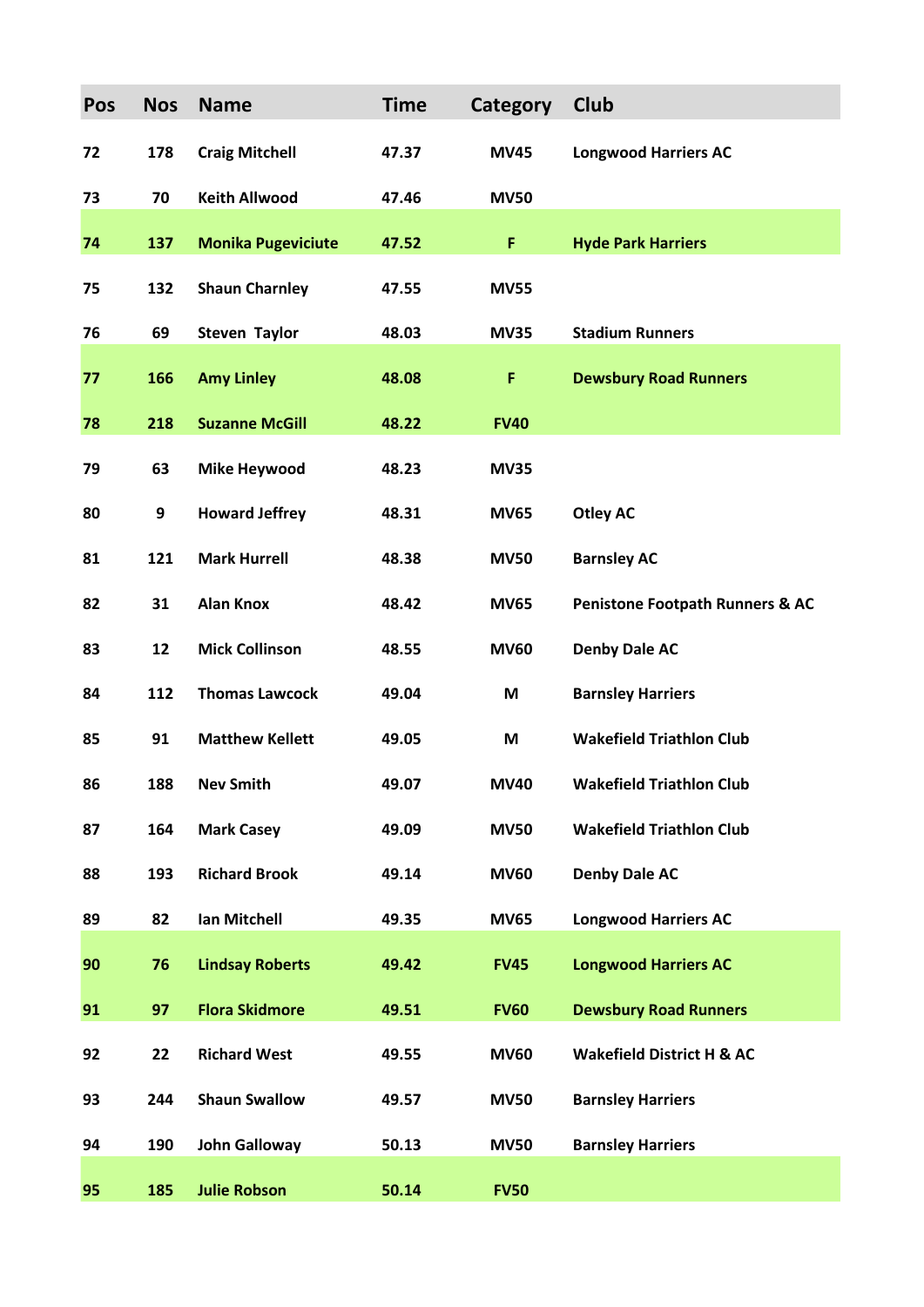| Pos | <b>Nos</b> | <b>Name</b>             | <b>Time</b> | Category    | Club                                       |
|-----|------------|-------------------------|-------------|-------------|--------------------------------------------|
| 96  | 186        | <b>Mick Sunderland</b>  | 50.28       | <b>MV55</b> | <b>Huddersfield Road Runners</b>           |
| 97  | 230        | <b>Rachel Lee</b>       | 50.33       | <b>FV40</b> | <b>Denby Dale AC</b>                       |
| 98  | 149        | <b>Samara Wood</b>      | 50.38       | <b>FV35</b> | <b>Denby Dale AC</b>                       |
| 99  | 139        | <b>Peter Nixon</b>      | 50.39       | M           |                                            |
| 100 | 81         | <b>Katie Dhingra</b>    | 50.41       | <b>FV35</b> | <b>Aldershot Farnham &amp; District AC</b> |
| 101 | 207        | <b>John Cooke</b>       | 50.45       | <b>MV60</b> | <b>Tadcaster Harriers</b>                  |
| 102 | 176        | <b>Sarah Whiterod</b>   | 50.47       | <b>FV35</b> | <b>Denby Dale AC</b>                       |
| 103 | 4          | <b>Alexa Schoolar</b>   | 50.53       | <b>FV40</b> | <b>Stadium Runners</b>                     |
| 104 | 184        | <b>Susan Verity</b>     | 51.03       | <b>FV50</b> |                                            |
| 105 | 140        | <b>Sarah Godbehere</b>  | 51.14       | <b>FV45</b> | <b>Denby Dale AC</b>                       |
| 106 | 241        | <b>Richard Sevier</b>   | 51.16       | <b>MV40</b> | <b>Wakefield Triathlon Club</b>            |
| 107 | 5          | <b>Steve Schoolar</b>   | 51.23       | <b>MV55</b> | <b>Stadium Runners</b>                     |
| 108 | 105        | <b>Peter Ramsden</b>    | 51.28       | <b>MV65</b> | <b>Denby Dale AC</b>                       |
| 109 | 222        | <b>Keith Jagger</b>     | 51.36       | <b>MV60</b> | <b>Denby Dale AC</b>                       |
| 110 | 142        | <b>Tony Wright</b>      | 51.41       | <b>MV45</b> | <b>Lonely Goat RC</b>                      |
| 111 | 198        | <b>Richard Plunkett</b> | 51.42       | <b>MV55</b> | <b>Acre Street Runners</b>                 |
| 112 | 125        | <b>Peter Mcevoy</b>     | 51.52       | <b>MV65</b> | <b>Denby Dale AC</b>                       |
| 113 | 212        | <b>Nicola Macdonald</b> | 51.56       | <b>FV45</b> | <b>Barnsley Harriers</b>                   |
| 114 | 229        | <b>John Hennessy</b>    | 52.17       | <b>MV40</b> | <b>Wakefield Triathlon Club</b>            |
| 115 | 8          | <b>John Parry</b>       | 52.18       | <b>MV50</b> |                                            |
| 116 | 192        | <b>Kelly Ford</b>       | 52.22       | <b>FV40</b> | <b>Barnsley Harriers</b>                   |
| 117 | 68         | Roger Dodson            | 52.27       | <b>MV55</b> |                                            |
| 118 | 161        | <b>Jude Matthews</b>    | 52.29       | <b>FV35</b> | <b>Penistone Footpath Runners &amp; AC</b> |
| 119 | 169        | <b>Jane Stirling</b>    | 52.30       | <b>FV45</b> | <b>Holmfirth Harriers AC</b>               |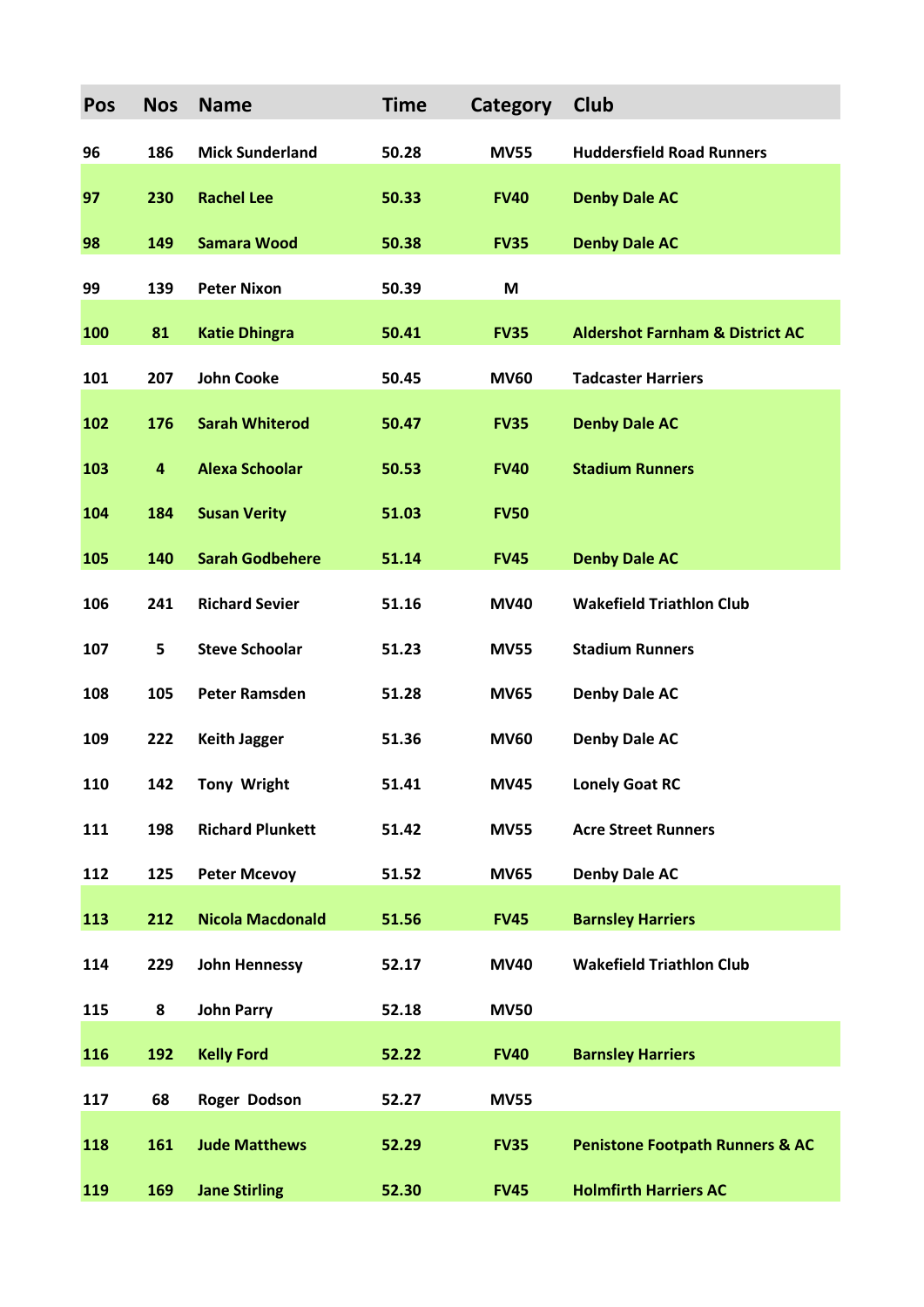| Pos | <b>Nos</b>              | <b>Name</b>                 | <b>Time</b> | Category    | Club                                       |
|-----|-------------------------|-----------------------------|-------------|-------------|--------------------------------------------|
| 120 | 162                     | <b>Melissa Kelly</b>        | 52.32       | <b>FV45</b> | <b>Wakefield Triathlon Club</b>            |
| 121 | 50                      | <b>Scarlett Vickers</b>     | 52.37       | F           | <b>Dewsbury Road Runners</b>               |
| 122 | 11                      | <b>Teresa Bruce</b>         | 52.40       | <b>FV40</b> |                                            |
| 123 | 196                     | <b>Mick Booth</b>           | 52.58       | <b>MV65</b> | <b>Huddersfield Road Runners</b>           |
| 124 | 208                     | <b>Mike Lloyd</b>           | 53.19       | M           |                                            |
| 125 | 163                     | <b>Daniel Kelly</b>         | 53.26       | <b>MV45</b> | <b>Wakefield Triathlon Club</b>            |
| 126 | 206                     | Tom Kaye                    | 53.30       | M           |                                            |
| 127 | 77                      | <b>Karl-Eric Devaux</b>     | 53.31       | <b>MV45</b> | <b>Wakefield Triathlon Club</b>            |
| 128 | 221                     | <b>Caroline Lloyd</b>       | 53.48       | <b>FV40</b> |                                            |
| 129 | 104                     | <b>Debbie Norris</b>        | 53.51       | <b>FV40</b> | <b>Dewsbury Road Runners</b>               |
| 130 | 10                      | <b>Debbie RIce</b>          | 53.54       | <b>FV45</b> |                                            |
| 131 | 182                     | <b>Edward Southall</b>      | 54.08       | <b>MV35</b> | <b>Denby Dale AC</b>                       |
| 132 | 232                     | <b>Adam Foster</b>          | 54.29       | <b>MV50</b> |                                            |
| 133 | 201                     | <b>David Waite</b>          | 54.35       | <b>MV55</b> | <b>Stainland Lions Running Club</b>        |
| 134 | 78                      | <b>Jen Probert</b>          | 54.36       | <b>FV40</b> | <b>Denby Dale AC</b>                       |
| 135 | 223                     | <b>Kate Lee</b>             | 54.39       | <b>FV35</b> |                                            |
| 136 | 80                      | <b>Bill Davies</b>          | 54.42       | <b>MV45</b> | <b>Aldershot Farnham &amp; District AC</b> |
| 137 | 99                      | <b>Trish Kaye</b>           | 54.48       | <b>FV55</b> | <b>Dewsbury Road Runners</b>               |
| 138 | 60                      | <b>Stephen Brook</b>        | 54.54       | <b>MV70</b> | <b>Queensbury Running Club</b>             |
| 139 | 215                     | <b>Lee Grant</b>            | 54.56       | <b>MV45</b> |                                            |
| 140 | 225                     | <b>Susan Charlesworth</b>   | 55.05       | <b>FV55</b> | <b>Penistone Footpath Runners &amp; AC</b> |
| 141 | 155                     | <b>Kate Fraser</b>          | 55.07       | <b>FV35</b> | <b>Denby Dale AC</b>                       |
| 142 | 100                     | <b>Madeleine Stansfield</b> | 55.14       | <b>FV65</b> | <b>Dewsbury Road Runners</b>               |
| 143 | $\overline{\mathbf{z}}$ | <b>Stephen Burnley</b>      | 55.18       | <b>MV50</b> | <b>Barnsley Harriers</b>                   |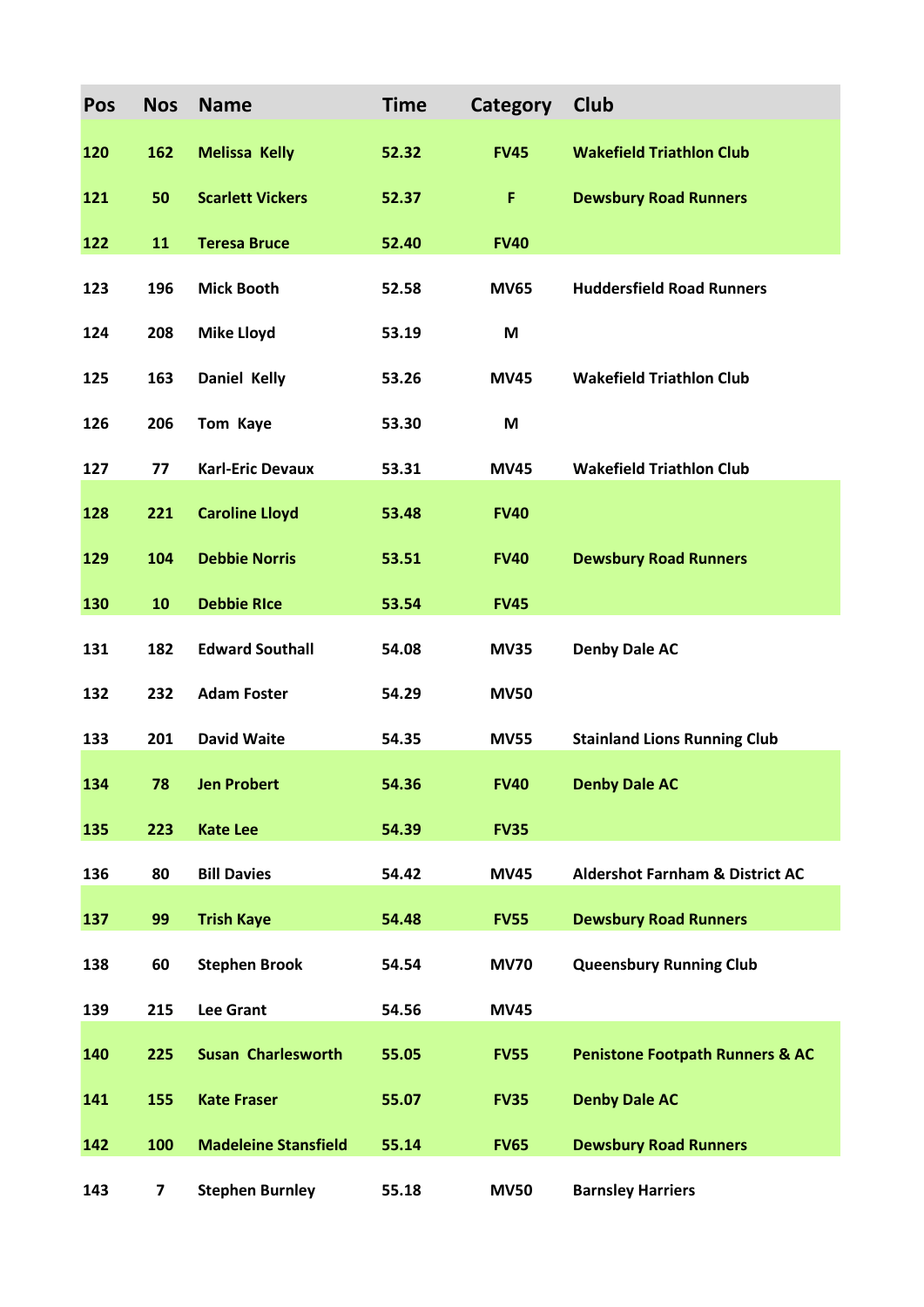| Pos | <b>Nos</b> | <b>Name</b>             | <b>Time</b> | Category    | Club                                       |
|-----|------------|-------------------------|-------------|-------------|--------------------------------------------|
| 144 | 202        | <b>Diane Waite</b>      | 55.22       | <b>FV55</b> | <b>Stainland Lions Running Club</b>        |
| 145 | 158        | <b>Lauren Blake</b>     | 55.23       | F           | <b>Warrington Road Runners</b>             |
| 146 | 122        | <b>Stu Smith</b>        | 55.24       | <b>MV60</b> | <b>Penistone Footpath Runners &amp; AC</b> |
| 147 | 170        | Dawn Earnshaw           | 55.32       | <b>FV45</b> |                                            |
| 148 | 114        | <b>Ruth Blackburn</b>   | 56.04       | <b>FV35</b> | <b>Barnsley Harriers</b>                   |
| 149 | 165        | <b>Derek Horswood</b>   | 56.12       | <b>MV55</b> | <b>Roberttown Road Runners</b>             |
| 150 | 94         | <b>Clara Carr</b>       | 56.16       | <b>FV40</b> | <b>Denby Dale AC</b>                       |
| 151 | 101        | <b>Craig Davey</b>      | 56.30       | <b>MV55</b> | <b>Wakefield Triathlon Club</b>            |
| 152 | 6          | <b>Jimmy Davy</b>       | 56.44       | <b>MV35</b> |                                            |
| 153 | 102        | <b>Diane Simmons</b>    | 56.49       | <b>FV60</b> | <b>Wakefield District H &amp; AC</b>       |
| 154 | 95         | <b>Robert Kirk</b>      | 57.01       | <b>MV50</b> |                                            |
| 155 | 217        | <b>Fiona Willis</b>     | 57.02       | <b>FV55</b> | <b>Stadium Runners</b>                     |
| 156 | 64         | <b>Lynne Metcalfe</b>   | 57.09       | <b>FV50</b> | <b>Rothwell Harriers &amp; AC</b>          |
| 157 | 83         | <b>Karen Mitchell</b>   | 57.12       | <b>FV60</b> | <b>Longwood Harriers AC</b>                |
| 158 | 240        | <b>Rachel Jardine</b>   | 57.15       | <b>FV45</b> | <b>Barnsley Harriers</b>                   |
| 159 | 224        | <b>Emma Moorhouse</b>   | 57,15       | F           | <b>Barnsley Harriers</b>                   |
| 160 | 209        | <b>Jo Bissell</b>       | 57.15       | <b>FV40</b> | <b>Barnsley Harriers</b>                   |
| 161 | 119        | <b>Tracy Woodward</b>   | 57.19       | <b>FV45</b> | <b>Penistone Footpath Runners &amp; AC</b> |
| 162 | 238        | <b>Hayley Robson</b>    | 57.28       | F           |                                            |
| 163 | 227        | <b>Richard Bradley</b>  | 57.29       | <b>MV50</b> | <b>Denby Dale AC</b>                       |
| 164 | 108        | David Barzycki          | 57.35       | <b>MV65</b> |                                            |
| 165 | 47         | <b>GMark Richardson</b> | 57.52       | <b>MV60</b> | <b>Dewsbury Road Runners</b>               |
| 166 | 180        | <b>Brendan Kirby</b>    | 58.01       | <b>MV50</b> |                                            |
| 167 | 67         | <b>Louise Cribbes</b>   | 58.04       | <b>FV55</b> |                                            |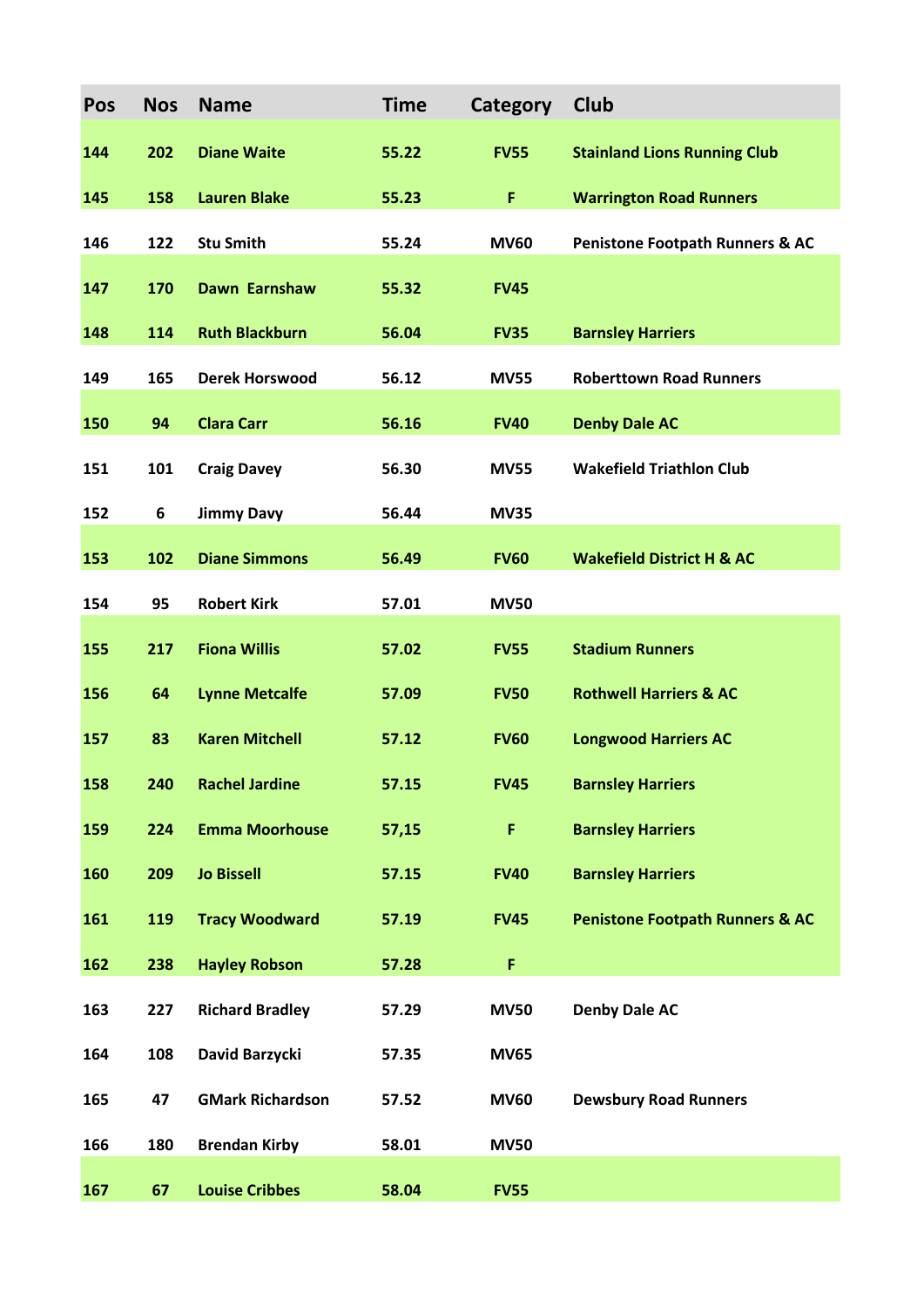| Pos | <b>Nos</b>     | <b>Name</b>               | <b>Time</b> | Category    | Club                                       |
|-----|----------------|---------------------------|-------------|-------------|--------------------------------------------|
| 168 | 23             | <b>Ken Jones</b>          | 58.10       | <b>MV70</b> | <b>Dark Peak Fell Runners</b>              |
| 169 | 157            | <b>Sarah Barry</b>        | 58.15       | <b>FV45</b> | <b>Denby Dale AC</b>                       |
| 170 | 154            | <b>Jennifer Nutting</b>   | 58.16       | <b>FV40</b> | <b>Denby Dale AC</b>                       |
| 171 | 152            | <b>Sarah Poole</b>        | 58.44       | <b>FV35</b> | <b>Wakefield Triathlon Club</b>            |
| 172 | 118            | <b>Rachel Lodge</b>       | 58.57       | <b>FV60</b> |                                            |
| 173 | 21             | <b>Abbie Dagg</b>         | 59.06       | <b>FV40</b> | <b>Denby Dale AC</b>                       |
| 174 | 30             | <b>Helen Smith</b>        | 59.08       | <b>FV40</b> | <b>Wakefield Triathlon Club</b>            |
| 175 | 147            | <b>Jane Ramsden</b>       | 59.22       | <b>FV55</b> | <b>Dewsbury Road Runners</b>               |
| 176 | 181            | <b>Kate Southall</b>      | 59.32       | <b>FV35</b> | <b>Denby Dale AC</b>                       |
| 177 | 62             | <b>Simon Greene</b>       | 59.38       | <b>MV65</b> |                                            |
| 178 | 32             | <b>Dave Foster</b>        | 59.40       | <b>MV65</b> | <b>Penistone Footpath Runners &amp; AC</b> |
| 179 | 106            | <b>Debb Howcroft</b>      | 59.41       | <b>FV45</b> | <b>Wakefield Triathlon Club</b>            |
| 180 | 93             | John Exley                | 59.43       | <b>MV55</b> | <b>Kingstone Runners Barnsley</b>          |
| 181 | 59             | <b>Sarah Shelton</b>      | 59.44       | <b>FV40</b> | <b>Barnsley Harriers</b>                   |
| 182 | 168            | <b>Gill Day</b>           | 59.55       | <b>FV55</b> |                                            |
| 183 | 172            | <b>Jane-Marie Bracchi</b> | 60.05       | <b>FV40</b> | <b>Hyde Park Harriers</b>                  |
| 184 | 144            | <b>Claire Dearie</b>      | 60.23       | <b>FV45</b> | <b>Dewsbury Road Runners</b>               |
| 185 | $\overline{2}$ | <b>Linda Stacey</b>       | 60.35       | <b>FV50</b> | <b>Wakefield Triathlon Club</b>            |
| 186 | 3              | <b>John Gray</b>          | 61.08       | <b>MV50</b> | <b>Meltham AC</b>                          |
| 187 | 66             | <b>Philip Evans</b>       | 61.13       | M           |                                            |
| 188 | 72             | <b>Barbara Haigh</b>      | 61.25       | <b>FV70</b> | <b>Penistone Footpath Runners &amp; AC</b> |
| 189 | 84             | <b>Rosie Egan</b>         | 61.37       | <b>FV55</b> | <b>Cheshire Hash House Harriers</b>        |
| 190 | 173            | <b>Chris Bracchi</b>      | 61.38       | <b>MV55</b> | <b>Hyde Park Harriers</b>                  |
| 191 | 127            | <b>Marie Hemingway</b>    | 61.45       | <b>FV40</b> | <b>Barnsley Harriers</b>                   |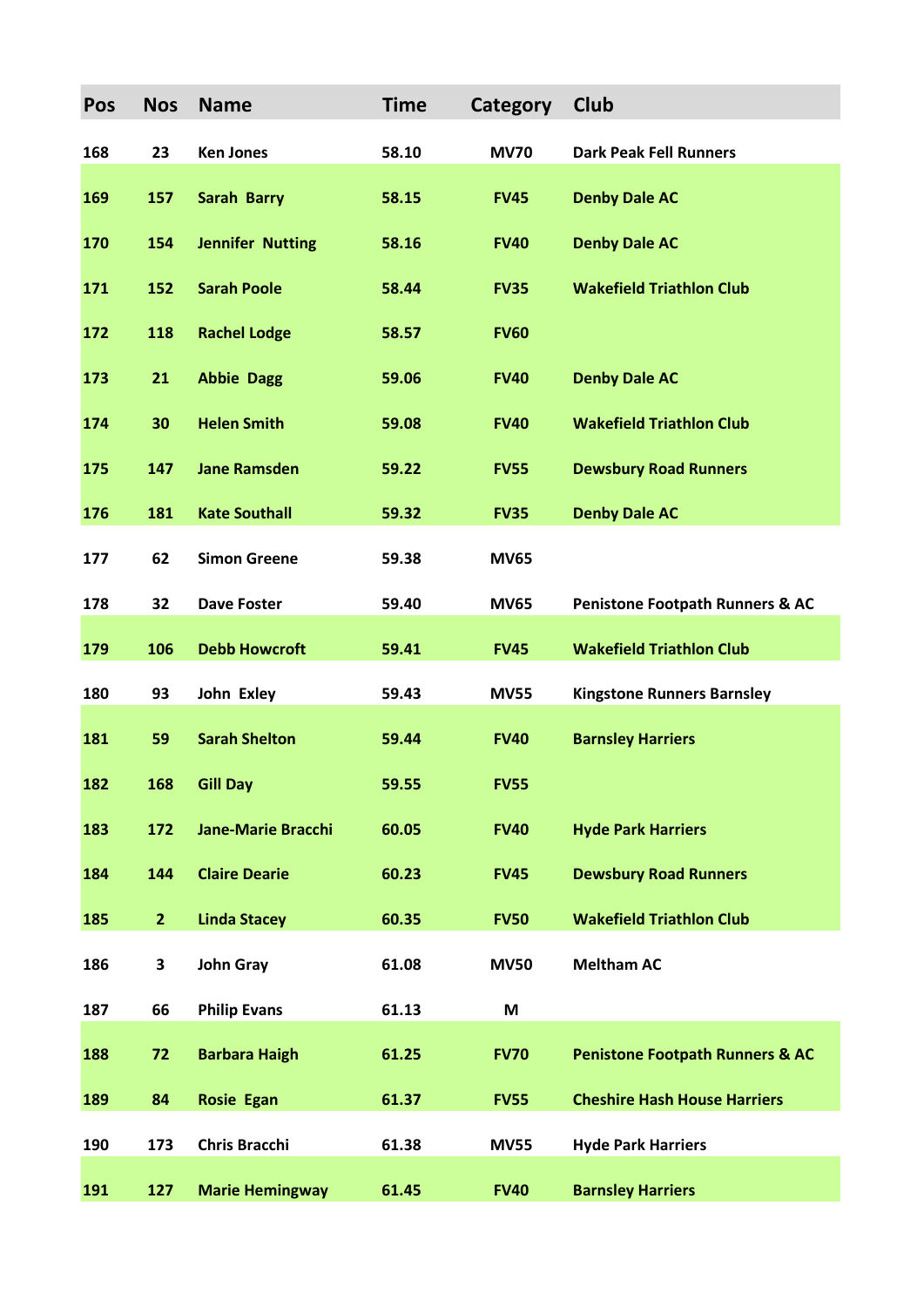| Pos | <b>Nos</b>   | <b>Name</b>                 | <b>Time</b> | Category    | <b>Club</b>                                |
|-----|--------------|-----------------------------|-------------|-------------|--------------------------------------------|
| 192 | 146          | <b>June Stakes</b>          | 61.53       | <b>FV45</b> | <b>Rothwell Harriers &amp; AC</b>          |
| 193 | 141          | <b>Kerry Bateman</b>        | 61.54       | <b>FV40</b> |                                            |
| 194 | 177          | <b>Patrick Cox</b>          | 62.13       | <b>MV45</b> | <b>Dewsbury Road Runners</b>               |
| 195 | 87           | <b>Jacqueline Wallace</b>   | 62.25       | <b>FV45</b> | <b>Barnsley AC</b>                         |
| 196 | 171          | <b>Elizabeth Willoughby</b> | 62.35       | <b>FV60</b> | <b>Denby Dale AC</b>                       |
| 197 | 128          | <b>Kevin Tate</b>           | 62.53       | <b>MV60</b> |                                            |
| 198 | 126          | <b>Sue Hall</b>             | 63.02       | <b>FV60</b> | <b>Penistone Footpath Runners &amp; AC</b> |
| 199 | 145          | <b>Heather Ellis</b>        | 63.06       | <b>FV45</b> | <b>Dewsbury Road Runners</b>               |
| 200 | 27           | <b>Virginia Lewin</b>       | 63.12       | <b>FV65</b> | <b>Stainland Lions Running Club</b>        |
| 201 | 183          | <b>Andrew Wadsworth</b>     | 63.22       | <b>MV50</b> |                                            |
| 202 | 88           | <b>Anne Bennett</b>         | 63.50       | <b>FV65</b> | <b>Barnsley AC</b>                         |
| 203 | 98           | <b>Susan Firth</b>          | 64.18       | <b>FV60</b> | <b>Dewsbury Road Runners</b>               |
| 204 | 103          | <b>Jane Cockerton</b>       | 64.29       | <b>FV55</b> | <b>Penistone Footpath Runners &amp; AC</b> |
| 205 | 115          | <b>Laura Bennett</b>        | 64.32       | <b>FV35</b> | <b>Barnsley Harriers</b>                   |
| 206 | 37           | <b>Christopher Walker</b>   | 64.44       | <b>MV65</b> | <b>Denby Dale AC</b>                       |
| 207 | 143          | <b>Martin Whitehead</b>     | 64.59       | <b>MV60</b> |                                            |
| 208 | 159          | <b>Anna Walton</b>          | 65.27       | <b>FV45</b> |                                            |
| 209 | 214          | <b>Tracey Pearson</b>       | 65.29       | <b>FV40</b> | <b>Denby Dale AC</b>                       |
| 210 | 213          | <b>Andrew Pearson</b>       | 65.30       | <b>MV45</b> |                                            |
| 211 | $\mathbf{1}$ | <b>John Spencer</b>         | 65.57       | <b>MV60</b> | <b>Penistone Footpath Runners &amp; AC</b> |
| 212 | 28           | John Hoban                  | 65.59       | <b>MV65</b> | <b>Wakefield Triathlon Club</b>            |
| 213 | 138          | <b>Kay Conway</b>           | 66.03       | <b>FV55</b> | <b>Barnsley Harriers</b>                   |
| 214 | 179          | <b>Caroline Batty</b>       | 66.04       | <b>FV40</b> | <b>Barnsley Harriers</b>                   |
| 215 | 111          | <b>Sarah Minchin</b>        | 66.06       | <b>FV55</b> | <b>Wakefield Triathlon Club</b>            |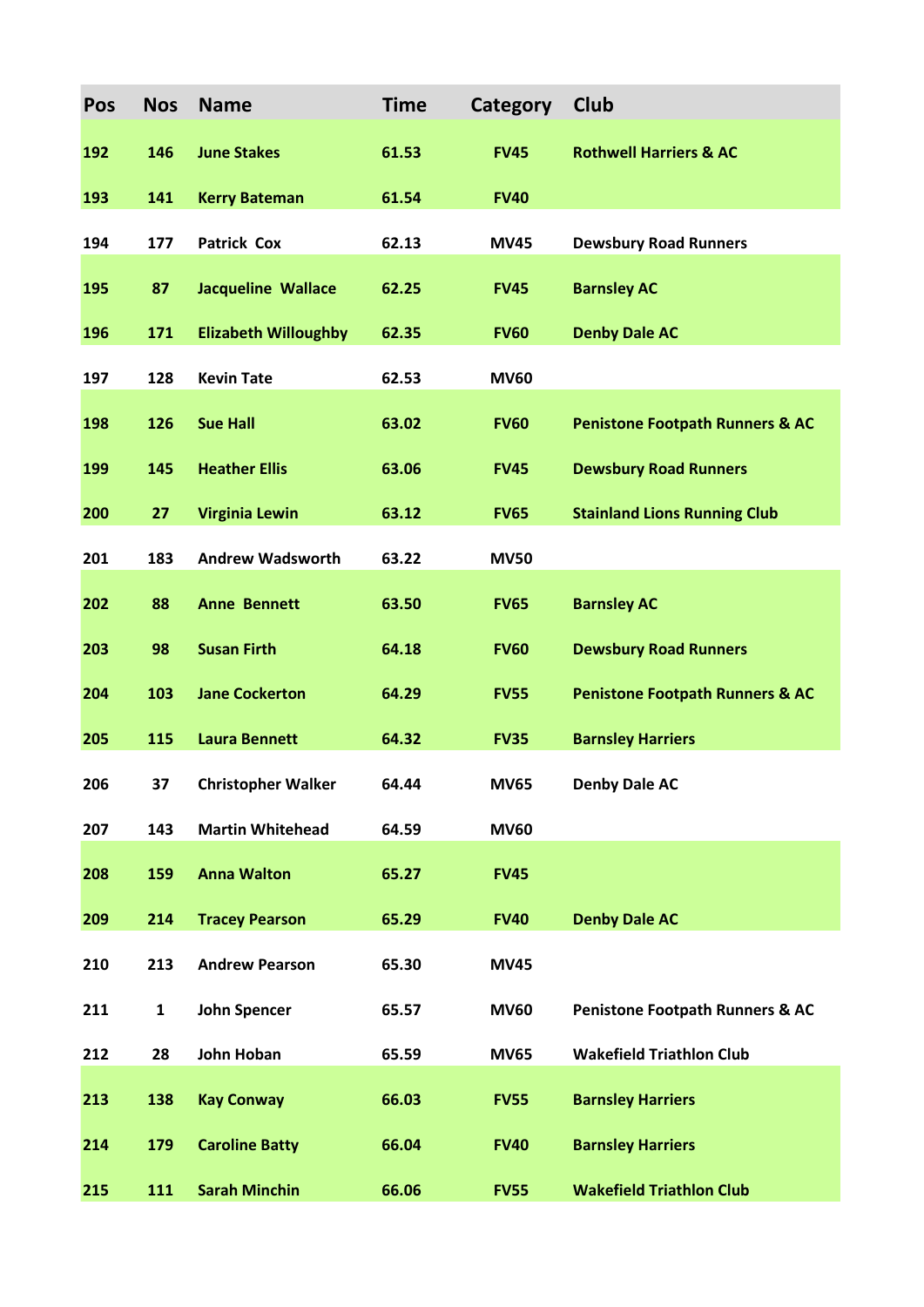| Pos | <b>Nos</b> | <b>Name</b>              | <b>Time</b> | Category    | Club                             |
|-----|------------|--------------------------|-------------|-------------|----------------------------------|
| 216 | 116        | <b>Deborah Wilson</b>    | 66.22       | <b>FV50</b> | <b>Barnsley Harriers</b>         |
| 217 | 74         | <b>Russell Dyson</b>     | 66.57       | <b>MV70</b> | <b>Stadium Runners</b>           |
| 218 | 200        | <b>Caroline Copeland</b> | 67.01       | <b>FV40</b> | <b>Ackworth Road Runners</b>     |
| 219 | 75         | Ian Christopherson       | 67.23       | <b>MV70</b> | <b>Barnsley Harriers</b>         |
| 220 | 236        | <b>Kathryn Bradbury</b>  | 67.58       | <b>FV35</b> | <b>Acre Street Runners</b>       |
| 221 | 96         | <b>Catherine Higgins</b> | 68.32       | <b>FV40</b> | <b>Dewsbury Road Runners</b>     |
| 222 | 203        | <b>Lizzie Medwell</b>    | 68.34       | <b>FV65</b> | <b>Knaresborough Striders</b>    |
| 223 | 36         | Nikki Hill               | 66.52       | <b>FV35</b> |                                  |
| 224 | 35         | <b>Dan North</b>         | 68.53       | <b>MV35</b> |                                  |
| 225 | 189        | <b>Jayne Galloway</b>    | 69.03       | <b>FV50</b> | <b>Barnsley Harriers</b>         |
| 226 | 211        | <b>Diane Clewes</b>      | 69.50       | <b>FV55</b> | <b>Totley AC</b>                 |
| 227 | 216        | <b>Karhleen Taylor</b>   | 69.51       | <b>FV65</b> | <b>Barnsley Harriers</b>         |
| 228 | 85         | <b>Andrew Pollock</b>    | 70.18       | <b>MV70</b> | <b>Denby Dale AC</b>             |
| 229 | 40         | <b>Claire Byrne</b>      | 70.26       | <b>FV40</b> | <b>Wakefield Triathlon Club</b>  |
| 230 | 195        | John Hills               | 70.32       | <b>MV70</b> | <b>Huddersfield Road Runners</b> |
| 231 | 175        | <b>Johanne Holladay</b>  | 70.56       | <b>FV50</b> | <b>Dewsbury Road Runners</b>     |
| 232 | 156        | <b>Ian Meade</b>         | 70.57       | <b>MV70</b> | <b>Barnsley Harriers</b>         |
| 233 | 194        | <b>Janet Boardman</b>    | 71.00       | <b>FV55</b> | <b>Wakefield Triathlon Club</b>  |
| 234 | 174        | <b>Tracy Chatterton</b>  | 72.00       | <b>FV50</b> | <b>Dewsbury Road Runners</b>     |
| 235 | 187        | <b>Adam Higgins</b>      | 72.16       | M           |                                  |
| 236 | 79         | <b>Sarah Longfield</b>   | 72.23       | <b>FV35</b> | <b>Ackworth Road Runners</b>     |
| 237 | 129        | <b>Andrea Lyons</b>      | 72.34       | <b>FV55</b> | <b>Huddersfield Road Runners</b> |
| 238 | 55         | <b>Mark Nicholl</b>      | 73.01       | <b>MV40</b> | <b>Brighouse Bumble Bees</b>     |
| 239 | 54         | <b>Brian McCartan</b>    | 73.02       | <b>MV40</b> | <b>Brighouse Bumble Bees</b>     |